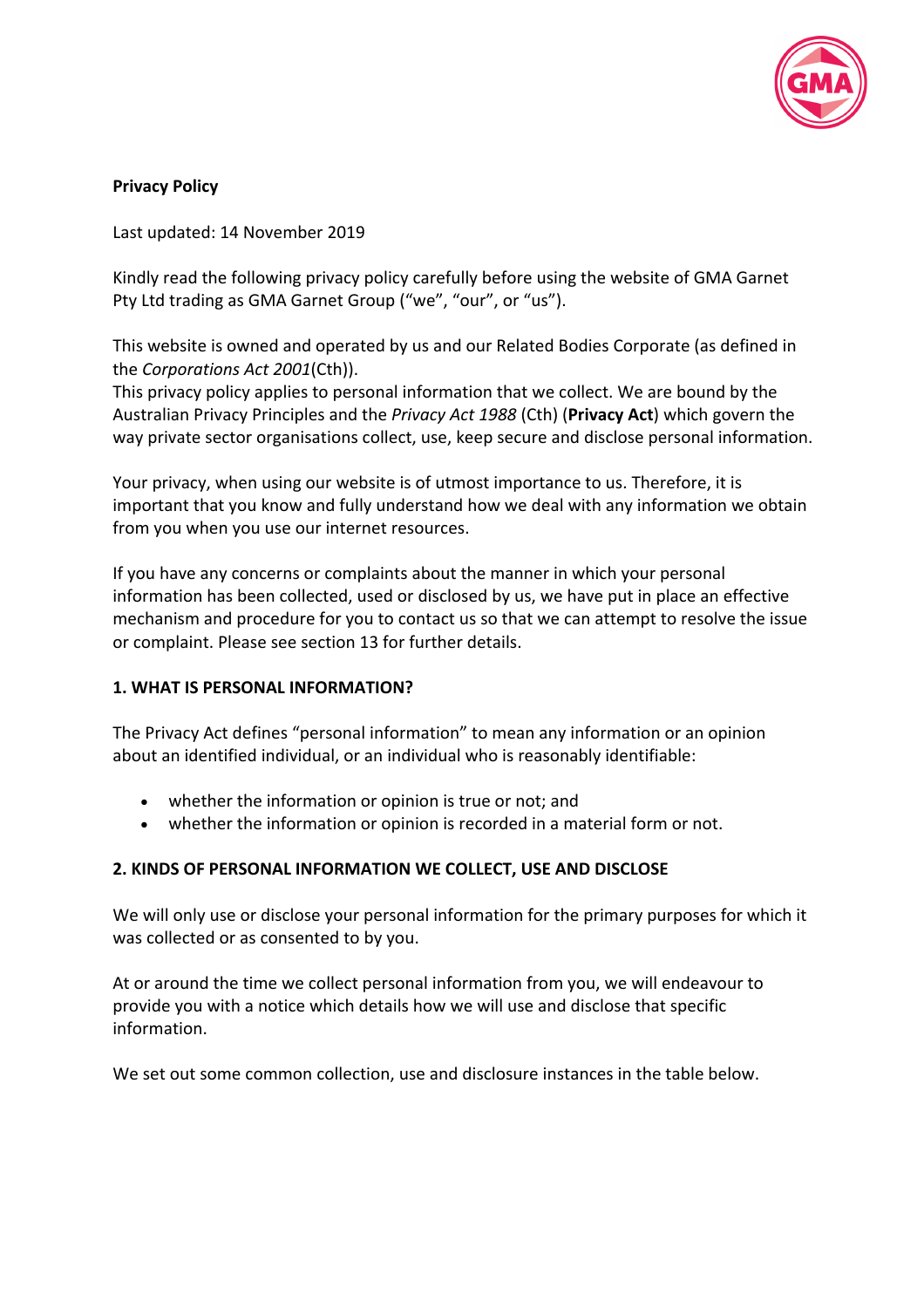

### **Type of information collected**

#### **SALES AND ENQUIRIES**

**Contact information:** Such as your name, Company name, address, billing address (if different to address), email address, phone numbers, username and password.

**Transaction Sales:** Such as delivery information, billing and account details, and payment card details.

**Customer Service:** Information collected by our customer services department.

The types of uses we will make of personal information collected for this type of purpose include:

**Services:** The provision of our services to you including:

- Using your personal information in order for you to use the products and services offered.
- Payment processing, including charging, credit card authorisation, verification and debt collection.
- Checks for financial standing and credit-worthiness (as detailed in our Credit Reporting Policy).
- To provide customer service functions, including handling customer enquiries and complaints.

**Marketing:** Using your personal information for the purposes set out in the "Marketing Services" section below.

#### **General administrative and security use:**

- To protect our websites from security threats, fraud or other criminal activities.
- The use for the administration and management of GMA Garnet Group.
- The maintenance and development of our products and services, business systems and infrastructure.
- In connection with the sale of any part of GMA Garnet Group's business or a company owned by a GMA Garnet Group entity.
- To provide customer services to clients and for quality assurance purposes.

#### **Disclosures**

The types of disclosures we will make of personal information collected for the type of purposes listed include, without limitation, to: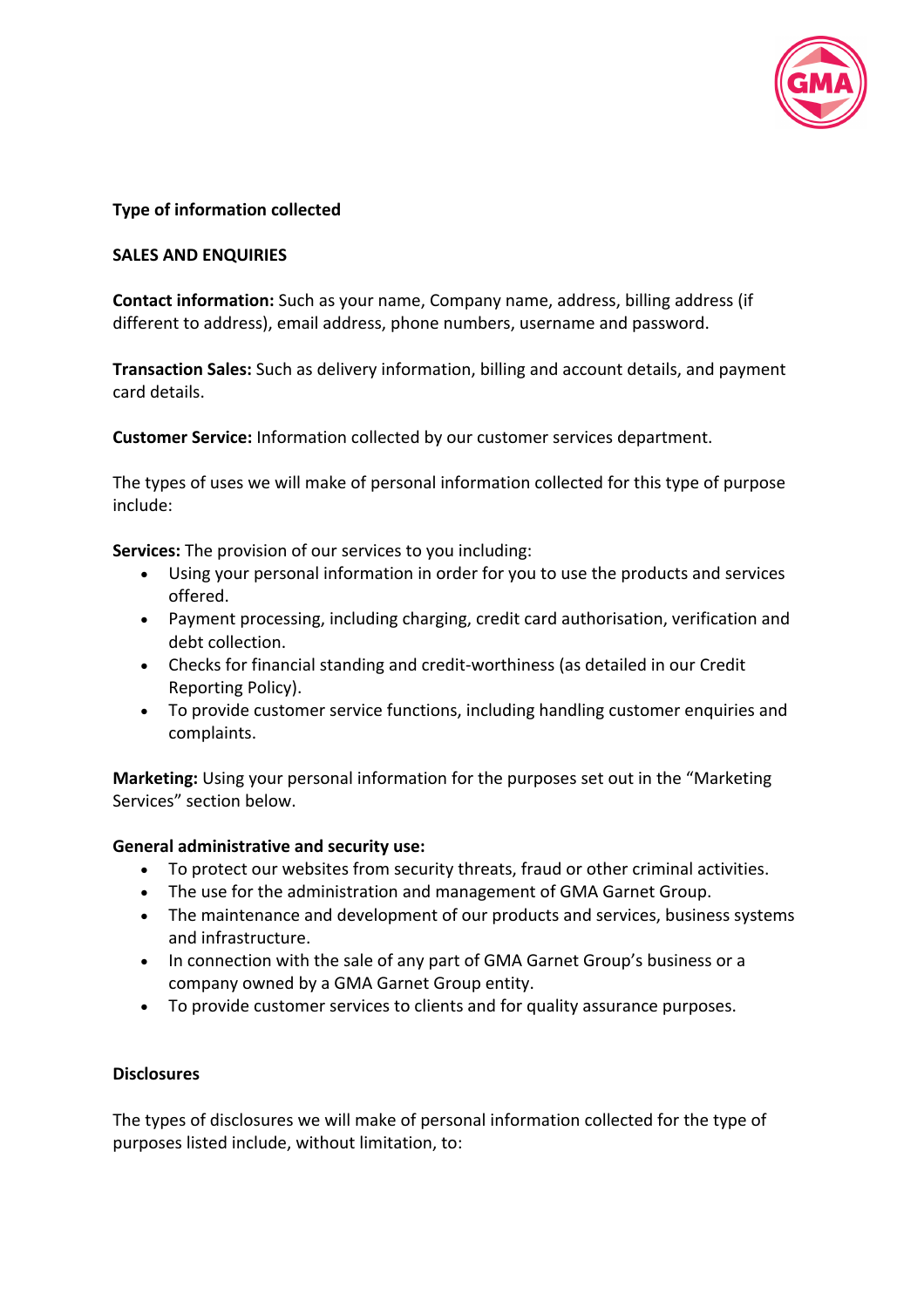

- Third parties connected with the sales process including ecommerce, payment gateway providers and financial institutions.
- Service providers (including IT service providers and consultants) who assist us in providing our products and services.
- Related bodies corporate of GMA Garnet Group (including related entities).
- Third parties in connection with the sale of any part of GMA Garnet Group's business or a company owned by a GMA Garnet Group entity.
- Credit reporting agencies, debt collection agencies or similar parties.
- Agents of GMA from time to time.
- As required or authorised by law.

#### **MARKETING SERVICES**

**Contact information:** Such as your name, email address, current postal and residential addresses, phone numbers, country of residence (and, if applicable, age).

**Website enquiries:** Such as your name, email address, phone number and any information you provide to us as part of your message.

**General marketing and consumer analytics:** Using your personal information:

- To aggregate with other information and to then use it for marketing and consumer analytics.
- To offer you updates on products, events or information that may be of interest to you.
- For Marketing and promotional activities by us (including by direct mail, telemarketing and email) such as our email alerts, email newsletters, and product awareness information.
- For the Uses detailed above in "Sales and enquiries".

#### **We may disclose your personal information to:**

- Third parties connected with the marketing process and who assist us in providing our products and services to you.
- The parties listed in the Disclosure column for "Sales and enquiries".

### **3. HOW WE COLLECT AND HOLD PERSONAL INFORMATION**

### 3.1 **Collection generally**

As much as possible or unless provided otherwise in this Privacy Policy or a notification, we will collect your personal information directly from you.

When you engage in certain activities, such as filling out a survey or sending us feedback, we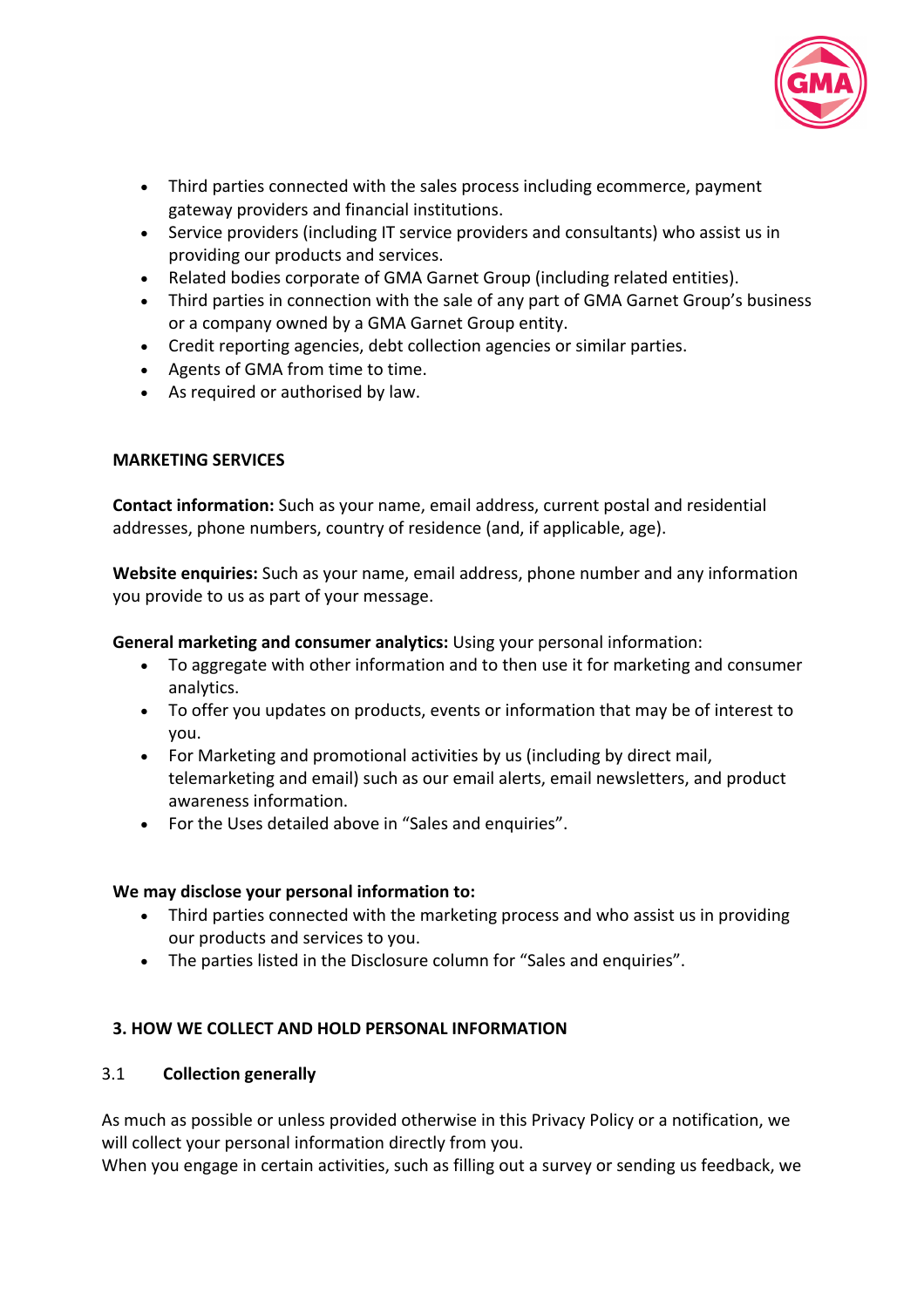

may ask you to provide certain information. It is completely optional for you to engage in these activities.

Depending upon the reason for requiring the information, some of the information we ask you to provide may be identified as mandatory or voluntary. If you do not provide the mandatory information or any other information we require in order for us to provide our products or services to you, we may be unable to provide our products or services to you in an effective manner, or at all.

# 3.2 **Other collection types**

We may also collect personal information about you from other sources, such as third parties or from publicly available sources including but not limited to, court judgments, directorship and bankruptcy searches, Australia Post, White Pages directory, and social media platforms (such as Facebook, Twitter, Google, Instagram etc).

# 3.3 **Notification of collection**

If we collect details about you from someone else, we will, whenever reasonably possible, make you aware that we have done this and why, unless special circumstances apply, including as described in paragraphs (a) to (c) below. Generally speaking, we will not tell you when we collect personal information about you in the following circumstances:

(a) where information is collected from any personal referee you have listed on any application form (including any employment application) with us;

(b) where information is collected from publicly available sources including but not limited to court judgments, directorship and bankruptcy searches, social media

platforms (such as Facebook, Twitter, Google, Instagram etc); or

(c) as otherwise required or authorised by law.

# 3.4 **Unsolicited personal information**

In the event we collect personal information from you, or a third party, in circumstances where we have not requested or solicited that information (known as unsolicited information), and we determine (in our absolute discretion) that the personal information is not required, we will destroy the information or ensure that the information is de-identified.

In the event that the unsolicited personal information collected is in relation to potential future employment with GMA Garnet Group, such as your CV, resume or candidacy related information, and we determine (in our absolute discretion) that we may consider you for potential future employment, we may keep the personal information on our human resource records.

# 3.5 **How we hold your personal information**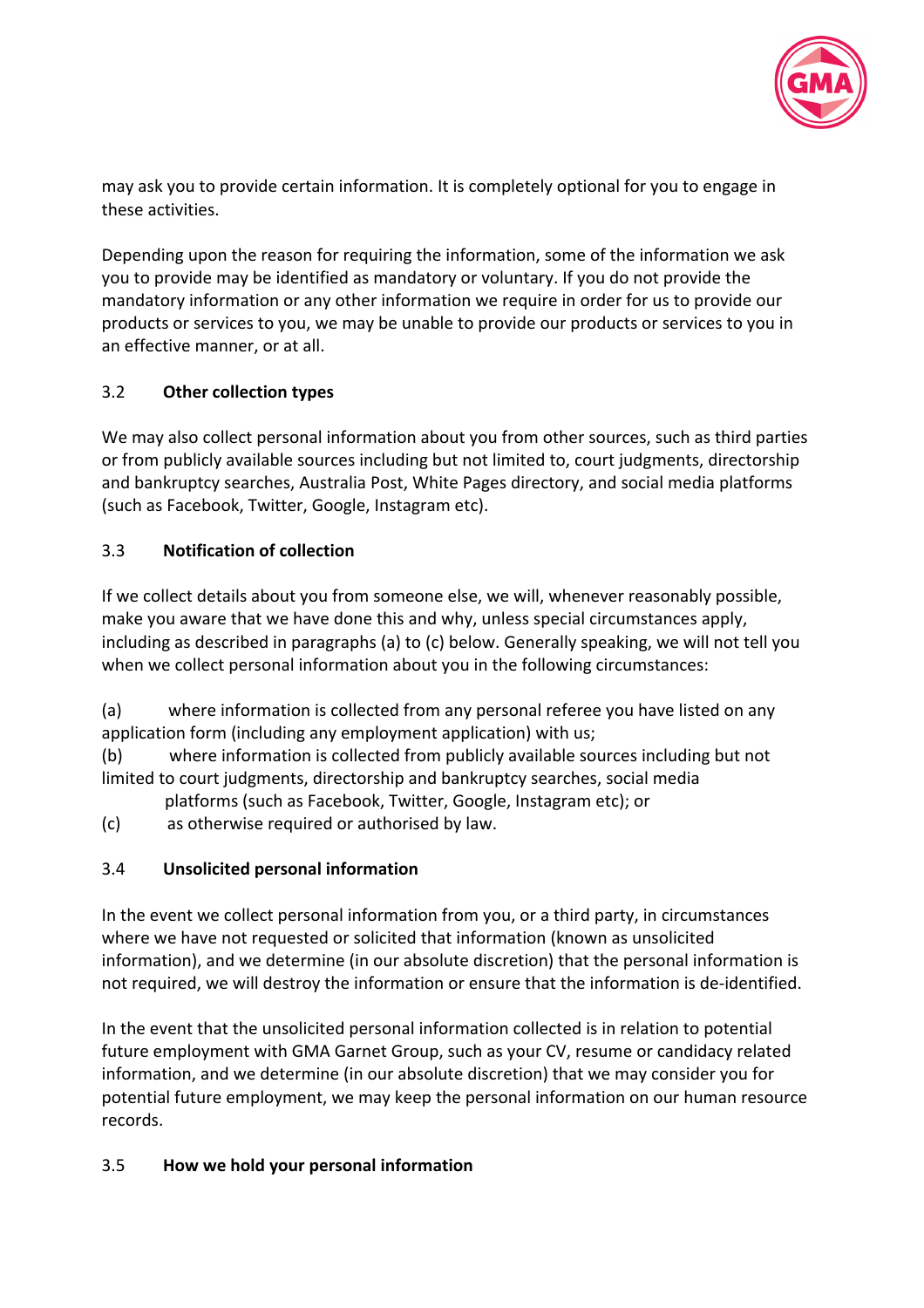

Once we collect your personal information, we will either hold it securely and store it on infrastructure owned or controlled by us or with a third-party service provider who has taken reasonable steps to ensure they comply with the Privacy Act. We provide some more general information on our security measures in section 12(Data security and quality).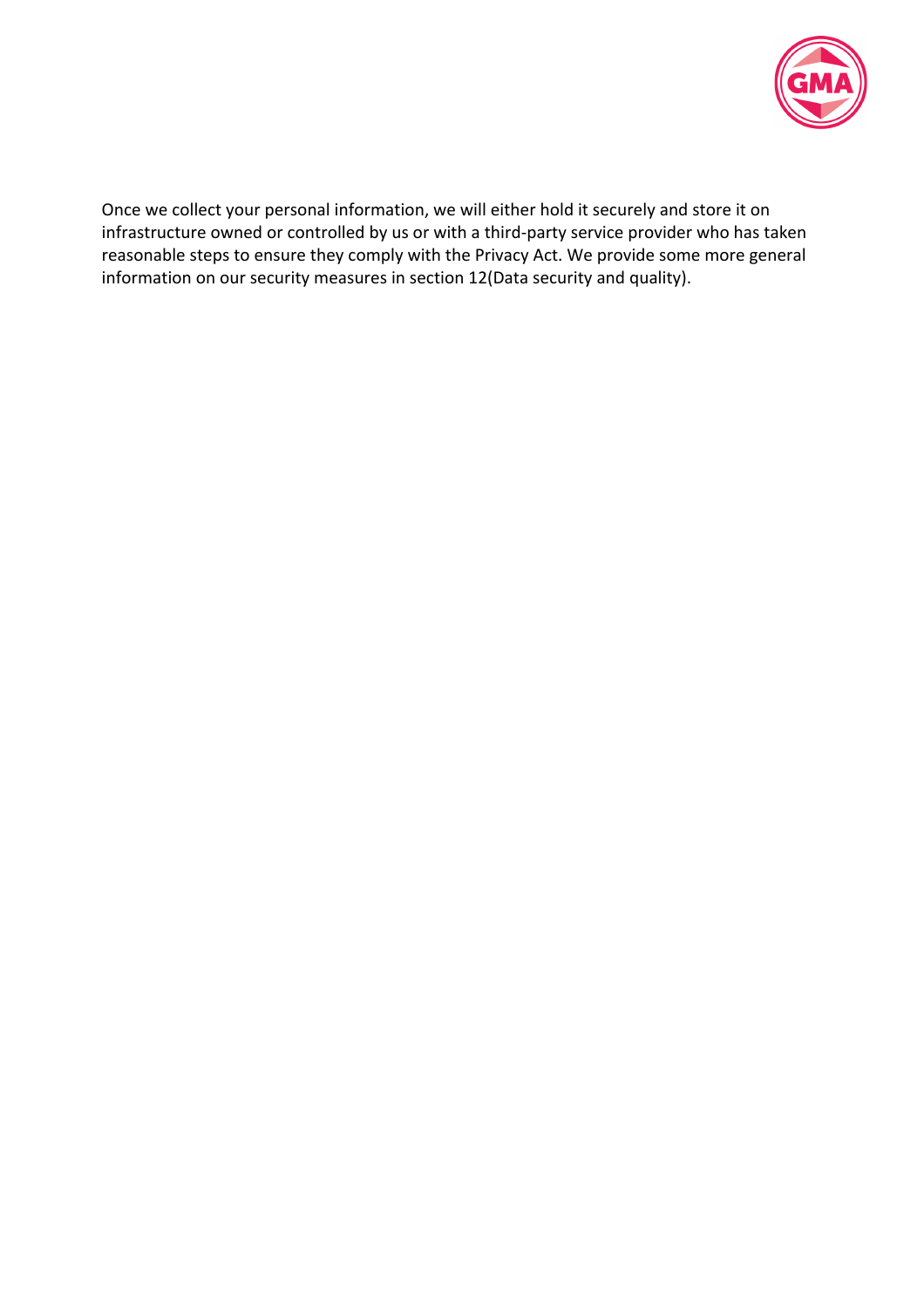

### **4. USES AND DISCLOSURES OF PERSONAL INFORMATION**

#### 4.1 **Use and disclose details**

We provide a detailed list at section 2of some common uses and disclosures we make regarding the personal information we collect.

#### 4.2 **Other uses and disclosures**

We may also use or disclose your personal information and in doing so we are not required to seek your additional consent:

- (a) when it is disclosed or used for a purpose related to the primary purposes of collection detailed above and you would reasonably expect your personal information to
- be used or disclosed for such a purpose; (b) if we reasonably believe that the use or disclosure is necessary to lessen or prevent
- a serious or imminent threat to an individual's life, health or safety or to lessen or prevent a threat to public health or safety;
- (c) if we have reason to suspect that unlawful activity has been, or is being, engaged in; or
- (d) if it is required or authorised by law.

### 4.3 **Use and disclosure procedures**

In the event we propose to use or disclose such personal information other than for reasons set out in the above table at section 2 or as otherwise outlined in this Privacy Policy, we will first notify you or seek your consent prior to such disclosure or use.

Your personal information is disclosed to these organisations or parties only in relation to the products or services we provide to you or for a purpose permitted by this Privacy Policy.

We take such steps as are reasonable to ensure that these organisations or parties are aware of the provisions of this Privacy Policy in relation to your personal information.

### **5. OPTIONAL VOLUNTARY INFORMATION**

#### *Electronic newsletters*

We offer a free electronic newsletter to users. GMA Garnet Group gathers the email addresses of users who voluntarily subscribe. Users may remove themselves from this mailing list by either clicking the Unsubscribe link or writing to a dedicated email address stated in every newsletter.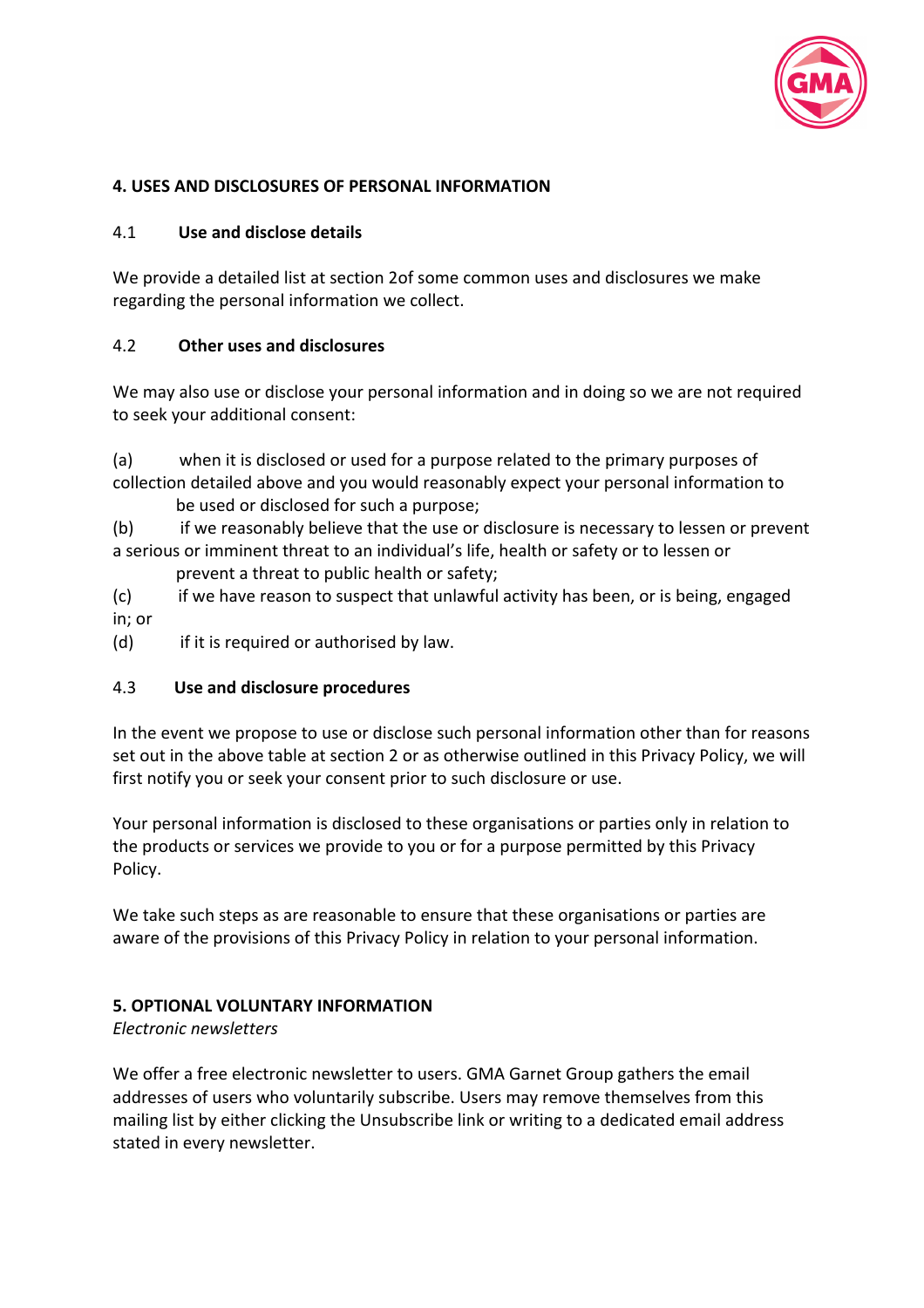

### *"E-mail this to a friend" Service*

Our website users can choose to electronically forward a link, page, or documents to someone else by clicking "e-mail this to a friend". The user must provide their email address and name, as well as that of the recipient. This information is used only in the case of transmission errors and, of course, to let the recipient know who sent the email. The information is not retained or used for any other purpose.

### **6. USAGE TRACKING AND COOKIES**

## 6.1 **Usage tracking**

We track traffic patterns throughout the website. However, we do not correlate this information with data about individual users. We use aggregated tracking information to determine which areas of our website users like and don't like based on how many unique users access our website; the domain names from which they arrive; aggregate traffic to each area of our website; and how long users spend at each page to understand which pages are most popular. We do not track what individual users read, but rather how well each area and page performs overall. This helps us continue to build better information and content in future for you.

### 6.2 **Cookies**

If you use our website, we may place a text file called a "cookie" in the browser files of your computer. We use cookies to monitor traffic patterns, trends and to serve you more efficiently if you revisit our website.

Cookies are small data packages that are sent to a browser by a website. In most cases, a cookie does not contain Personal Information, but it may identify your internet service provider or computer/mobile device. We may also gather your IP address as part of our business activities and to assist with any operational difficulties or support issues with our services. This information does not identify you personally.

In some cases, cookies may enable us to aggregate certain information with other personal information we collect and hold about you. We extend the same privacy protection to your personal information, whether gathered via cookies or from other sources, as detailed in this Privacy Policy.

If you do not want to receive cookies, you can change the preference or option settings of your Internet browser to stop all or some cookies from being accepted by your computer. However, if you disable cookies, you may not be able to access certain areas of our websites or take advantage of the improved web site experience that cookies offer. You can also set your browser so that it alerts you every time a cookie is sent to you.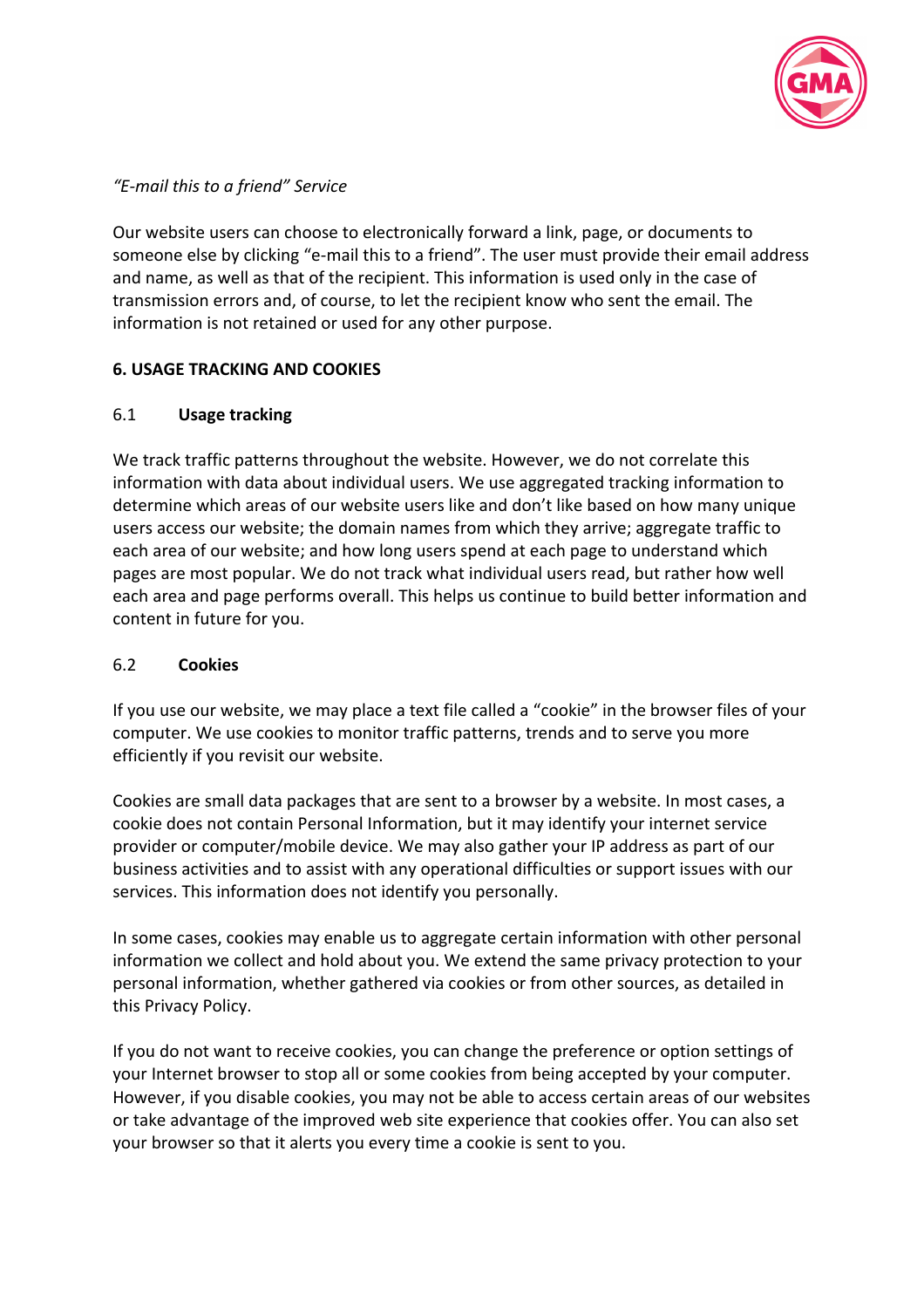

### **7. SHARING OF INFORMATION**

GMA Garnet Group will not share information about individual users with any third party, except to comply with applicable law or valid legal process or to protect the personal safety of our users or the public.

As part of the online service we provide, our website may contain links to other websites such as those of our business and joint-venture partners. We make every effort to only link to websites that share our own high standards of service and our conscientious approach to the issue of privacy; however, we cannot take any responsibility for the actual way in which these websites implement their own privacy procedures or the content or services that they provide.

### **8. SENSITIVE INFORMATION**

Sensitive information is a subset of personal information. It means information or opinion about an individual's racial or ethnic origin, political opinions, membership of a political organisation, religious beliefs or affiliations, philosophical beliefs, membership of a professional or trade association, membership of a trade union, sexual orientation or practices, criminal record, health information about an individual, genetic information, biometric information that is to be used for the purpose of automated biometric verification or biometric identification or biometric templates.

We do not ask you to provide, and we do not deliberately collect, sensitive information from you through this website.

We may collect other types of sensitive information where you have consented and agree to the collection of such information. Generally speaking, we will obtain this type of consent from you at (or around) the point in time in which we collect the information.

We only use sensitive information we collect, for the purposes for which it was collected. We do not use sensitive information to send you Direct Marketing Communications (as set out below) without your express consent.

### **9. DIRECT MARKETING**

### 9.1 **Express informed consent**

You give your express and informed consent to us using your personal information set out in the table in section 2above to provide you with information and to tell you about our products, services or events or any other direct marketing activity (including third party products, services, and events) which we consider may be of interest to you, whether by post, email, SMS, messaging applications and telephone (**Direct Marketing**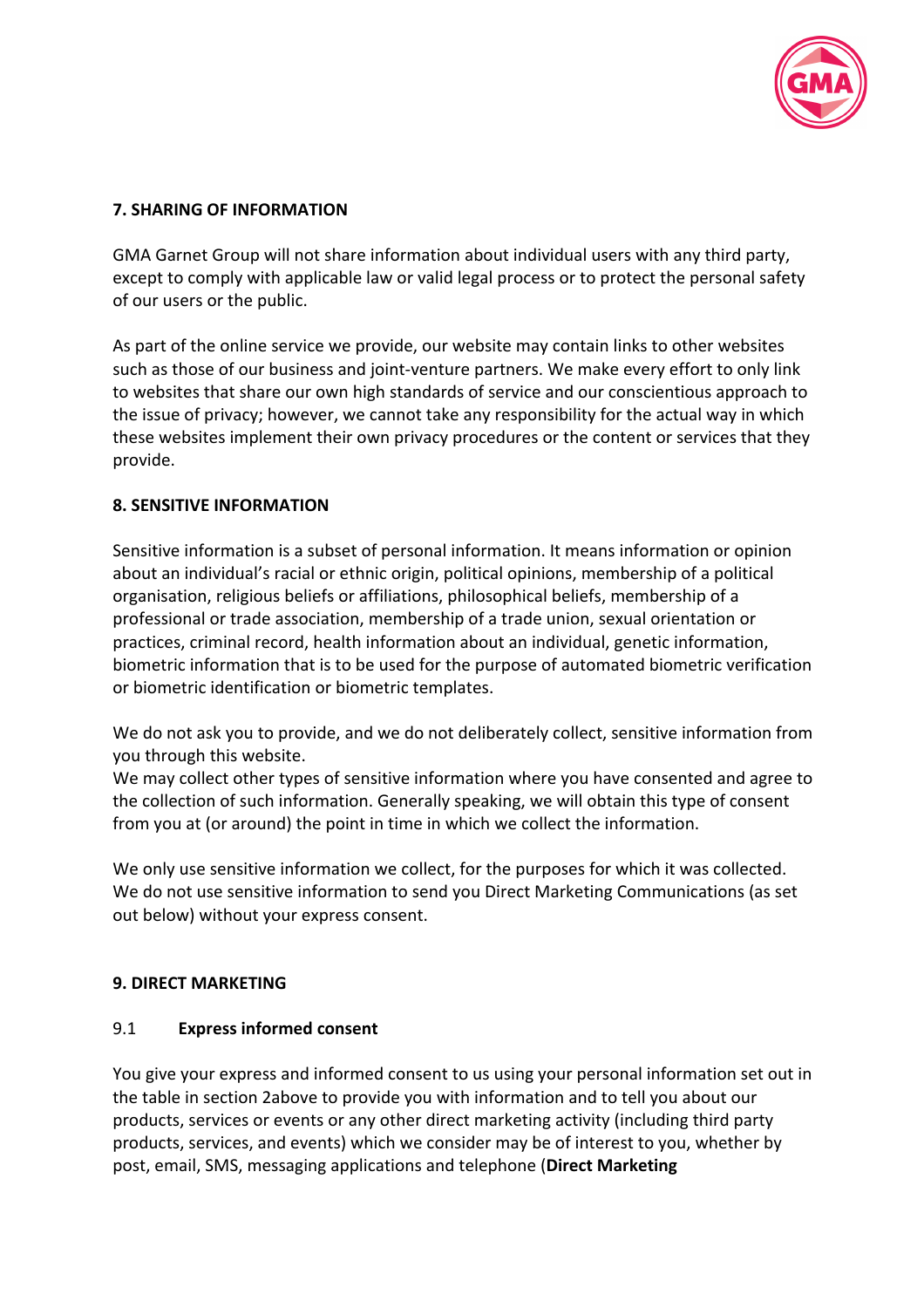

**Communications**).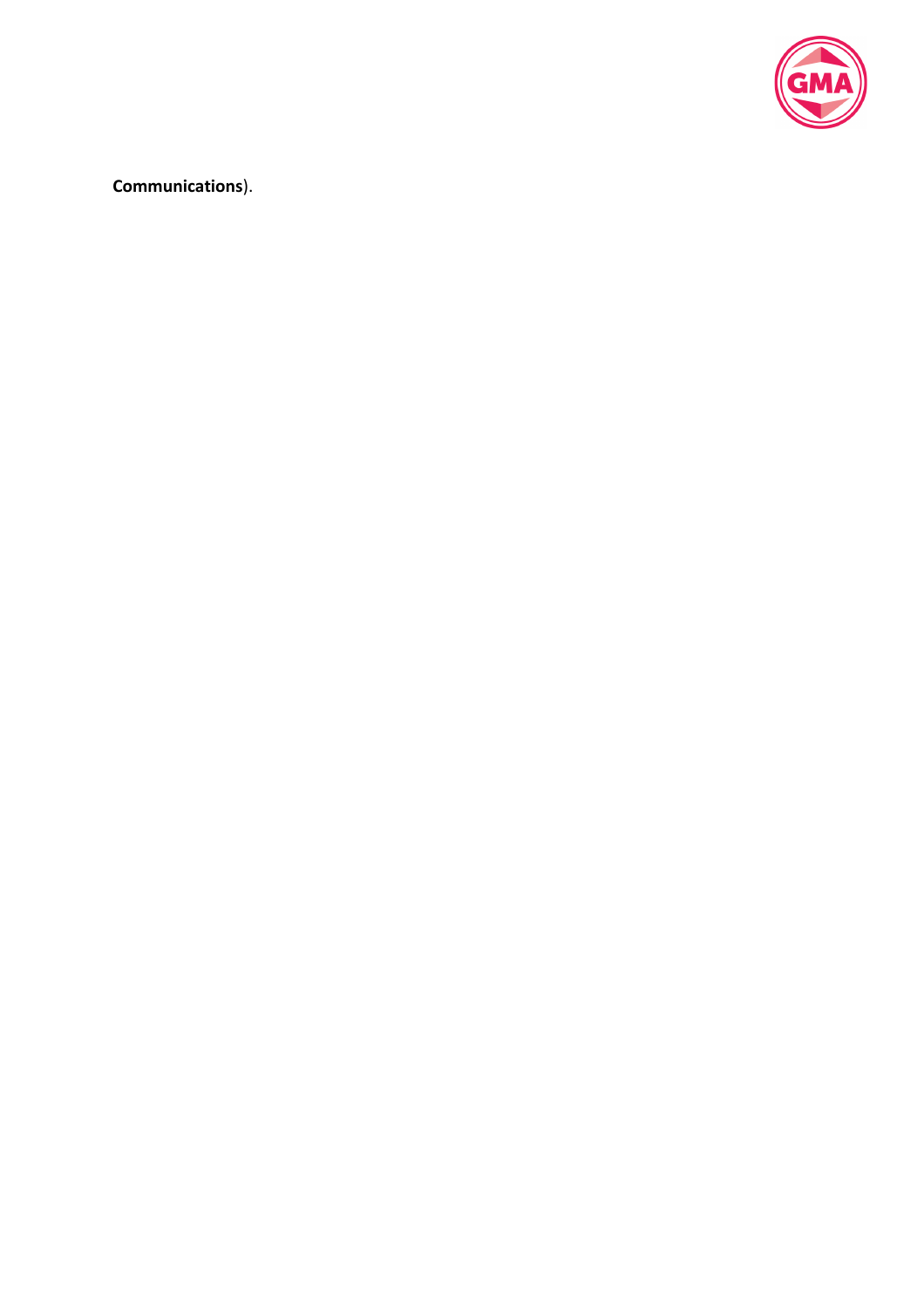

## 9.2 **Inferred consent and reasonable expectations of direct marketing**

Without limiting the paragraph above, if you have provided inferred or implied consent (e.g. not opting out where an opt-out opportunity has been provided to you) or if it is within your reasonable expectation that we send you Direct Marketing Communications given the transaction or communication you have had with us, then we may also use your personal information for the purpose of sending you Direct Marketing Communications which we consider may be of interest to you.

### 9.3 **Opt-Out Policy**

If you have received communications from us and you no longer wish to receive those sorts of communications, you should contact us via the details in section 13 and we will ensure the relevant communication stops. You may also use the "unsubscribe" facility included in the Direct Marketing Communication.

Any other use or disclosure we make of your personal information will only be as required or authorised by law or as permitted by this Privacy Policy or otherwise with your consent.

### **10. ANONYMITY AND PSEUDO-ANONYMITY**

It is not practicable for us to deal with individuals who have not identified themselves or who have used a pseudonym. We require particular personal information from you in order to provide you with our goods and services or to resolve any issue you may have.

### **11. CROSS-BORDER DISCLOSURES**

### 11.1 **Cross-border disclosure**

Any personal information we collect and hold may be disclosed to, and held at, a destination outside Australia, including but not limited to United States of America, European Union and the United Arab Emirates where we utilise third party service providers to assist us in providing our goods and services to you. Personal information may also be processed by staff or by other third parties operating outside Australia who work for us or for one of our suppliers, agents, partners or related companies.

As we use service providers and platforms which can be accessed from various countries via an Internet connection, it is not always practicable to know where your information may be held. If your information is stored in this way, disclosures may occur in countries other than those listed above.

In addition we may utilise overseas IT services (including software, platforms and infrastructure), such as data storage facilities or other IT infrastructure. In such cases, we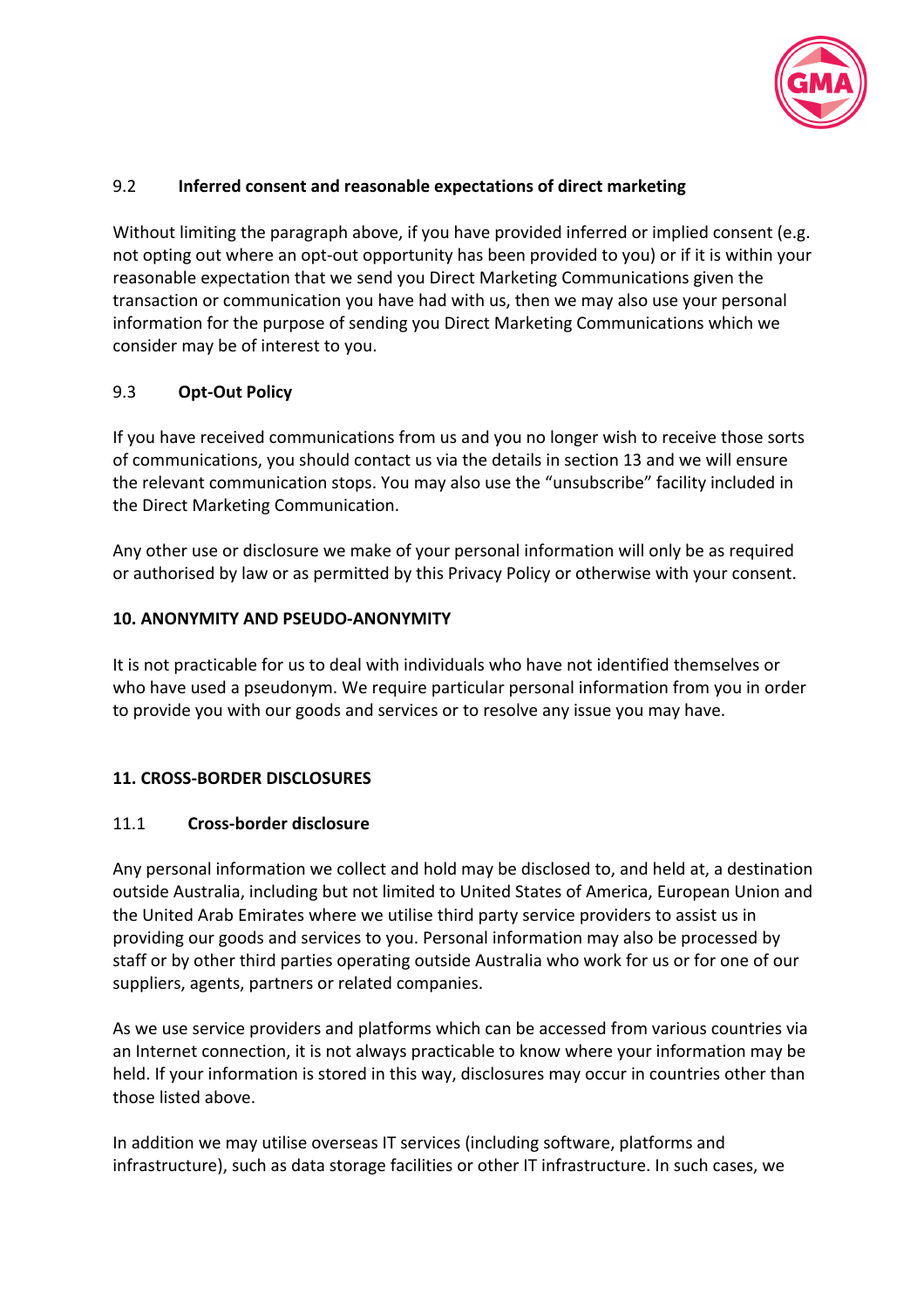

may own or control such overseas infrastructure or we may have entered into contractual arrangements with third party service providers to assist us in providing our products and services to you.

# 11.2 **Your informed consent**

By submitting your personal information to us, you expressly agree and consent to the disclosure, transfer, storing or processing of your personal information outside of Australia. In providing this consent, you understand and acknowledge that countries outside Australia do not always have the same privacy protection obligations as Australia in relation to personal information. However, we will take steps to ensure that your information is used by third parties securely and in accordance with the terms of this Privacy Policy.

The Privacy Actrequires us to take such steps as are reasonable in the circumstances to ensure that any recipients of your personal information outside of Australia do not breach the privacy principles contained within the Privacy Act. By providing your consent, under the Privacy Act we are not required to take such steps as may be reasonable in the circumstances. However, despite this, we acknowledge the importance of protecting personal information and have taken reasonable steps to ensure that your information is used by third parties securely and in accordance with the terms of this Privacy Policy.

# 11.3 **If you do not consent**

If you do not agree to our disclosure of your personal information outside Australia, you should (after being informed of the cross border disclosure) tell us that you do not consent. To do this, either elect not to submit the personal information to us after being reasonably informed in a collection notification, or please contact us via the details set out at the top of this document.

# **12. DATA SECURITY AND QUALITY**

# 12.1 **Our security generally**

We have taken steps to help secure and protect your personal information from unauthorised access, use, disclosure, alteration, or destruction. You will appreciate, however, that we cannot guarantee the security of all Internet transmissions or personal information, especially where human error is involved or malicious activity by a third party.

Notwithstanding the above, we will take reasonable steps to:

(a) make sure that the personal information we collect, use or disclose is accurate, complete and up to date;

(b) protect your personal information from misuse, loss, unauthorised access,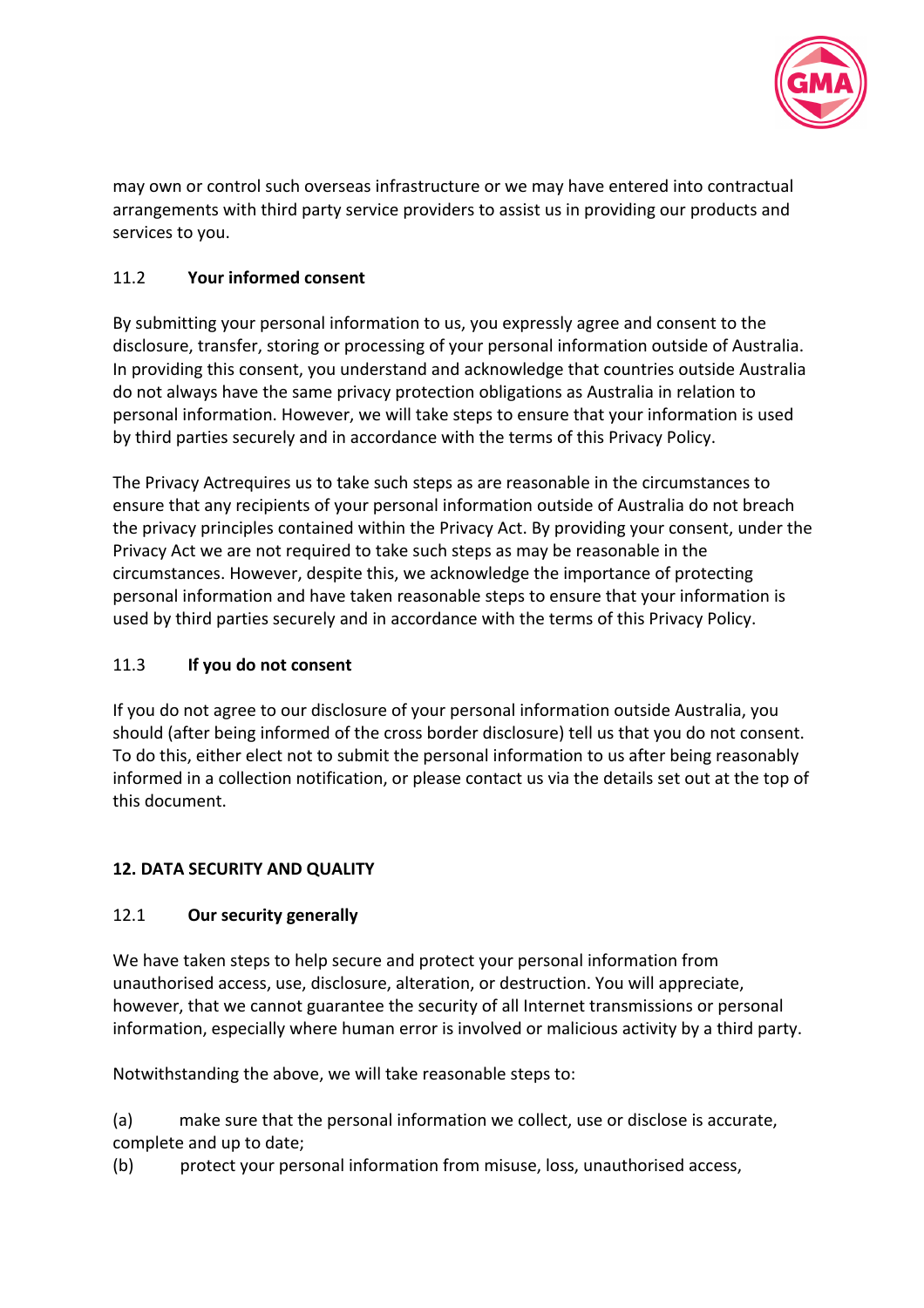

modification or disclosure both physically and through computer security methods; and (c) destroy or permanently de-identify personal information if it is no longer needed for its purpose of collection.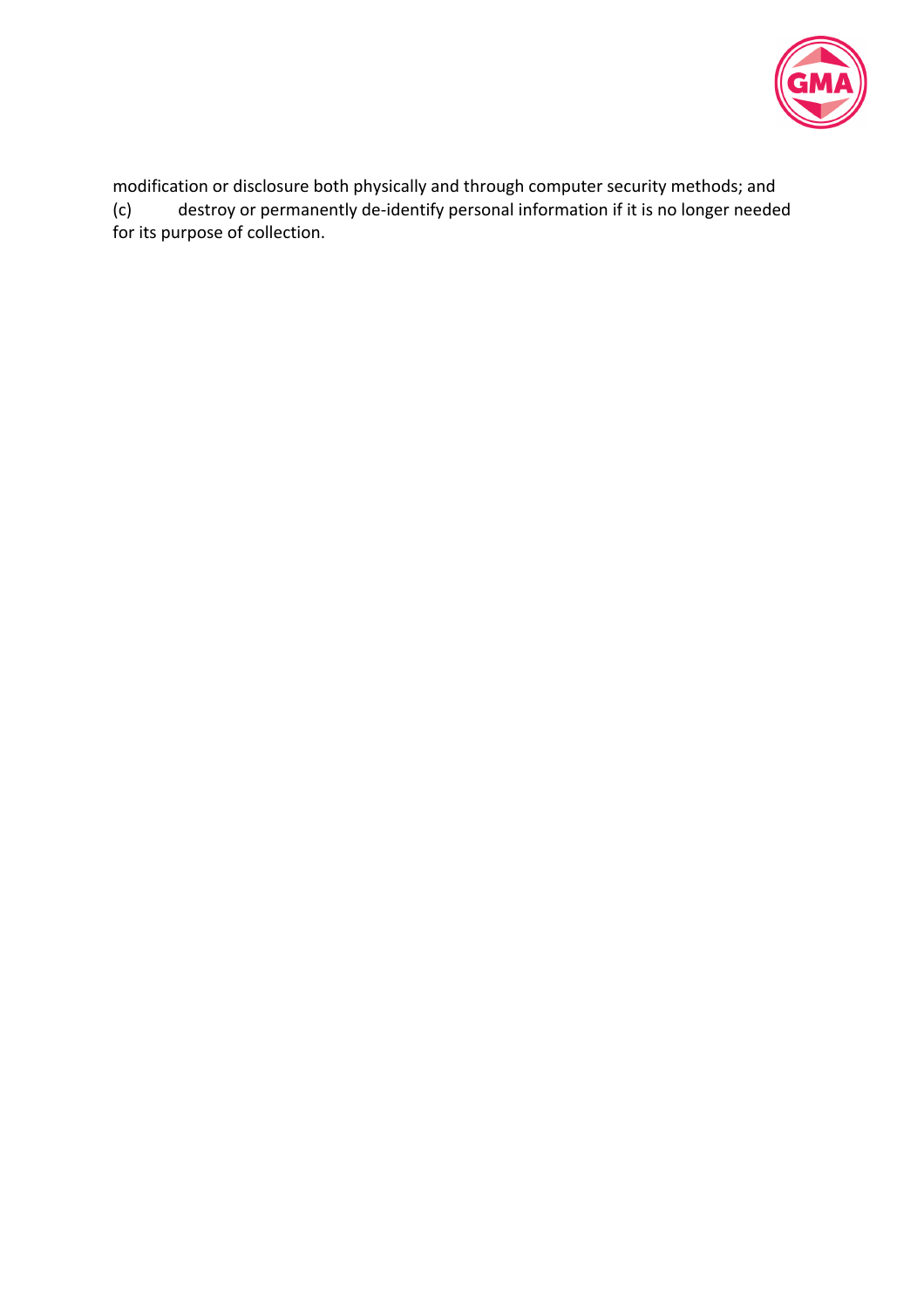

## 12.2 **Accuracy**

The accuracy of personal information depends largely on the information you provide to us, so we recommend that you:

(a) let us know if there are any errors in your personal information; and

(b) keep us up-to-date with changes to your personal information (such as your name or address).

Below we provide information about how you can access and correct your information.

## 12.3 **Access to and correction of your personal information**

You are entitled to have access to any personal information relating to you which we hold, except in some exceptional circumstances provided by law (including the Privacy Act). You are also entitled to edit and correct such information if the information is inaccurate, out of date, incomplete, irrelevant or misleading.

If you would like access to or correct any records of personal information we have about you, you are able to access and update that information (subject to the above) by contacting us via the details set out at section 13 of this document.

### **13. RESOLVING PRIVACY COMPLAINTS**

### 13.1 **Complaints generally**

We have put in place an effective mechanism and procedure to resolve privacy complaints. We will ensure that all complaints are dealt with in a reasonably appropriate timeframe so that any decision (if any decision is required to be made) is made expeditiously and in a manner that does not compromise the integrity or quality of any such decision.

### 13.2 **Contacting us about complaints**

If you have any concerns or complaints about the manner in which we have collected, used or disclosed and stored your personal information, please contact us by:

| Telephone: | +61 8 9287 3200                 |
|------------|---------------------------------|
| Email:     | privacy@gmagarnet.com           |
| Post:      | Level 4, 108 St Georges Terrace |
|            | Perth Western Australia 6000    |

Please mark your correspondence to the attention of the Privacy Officer.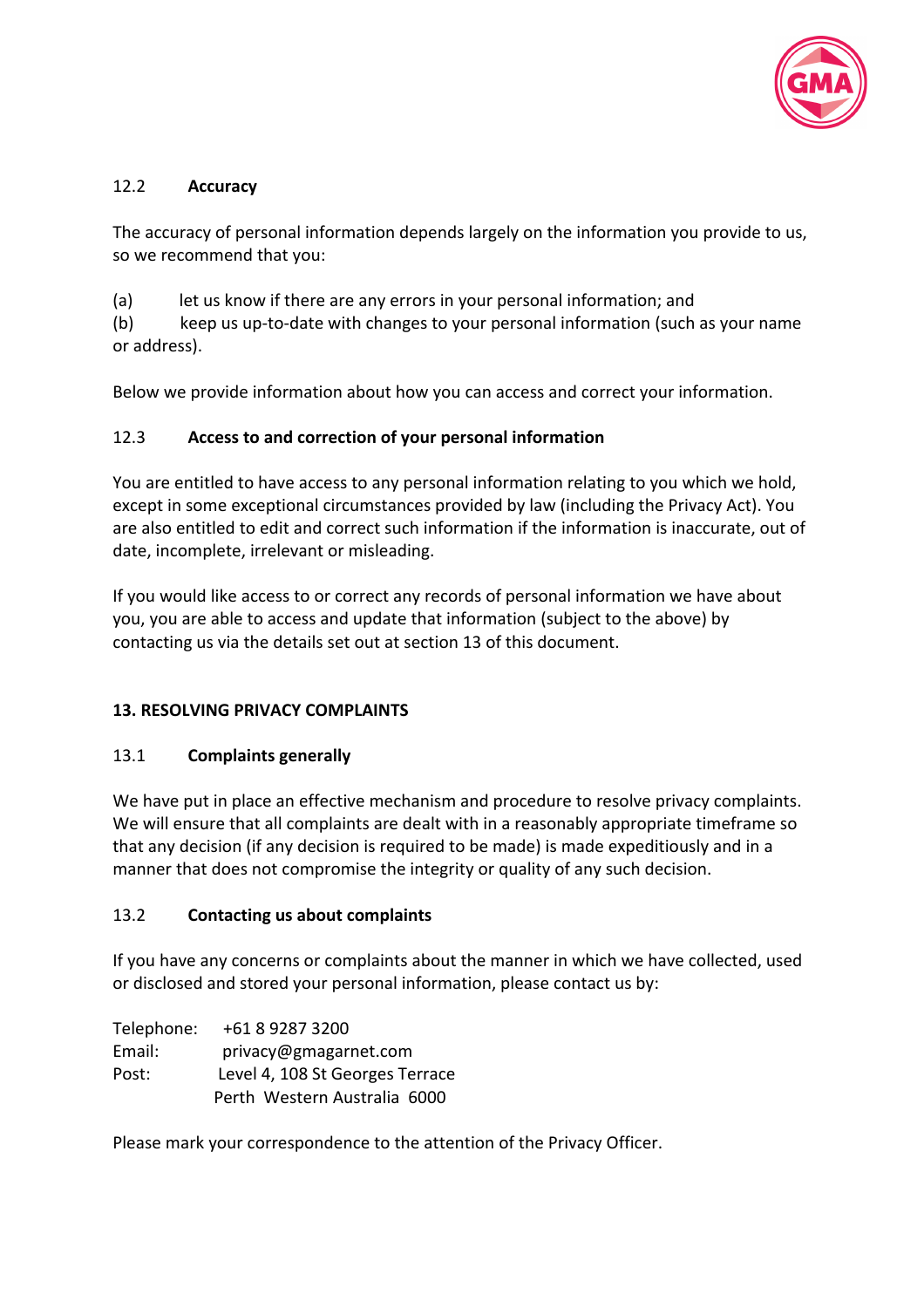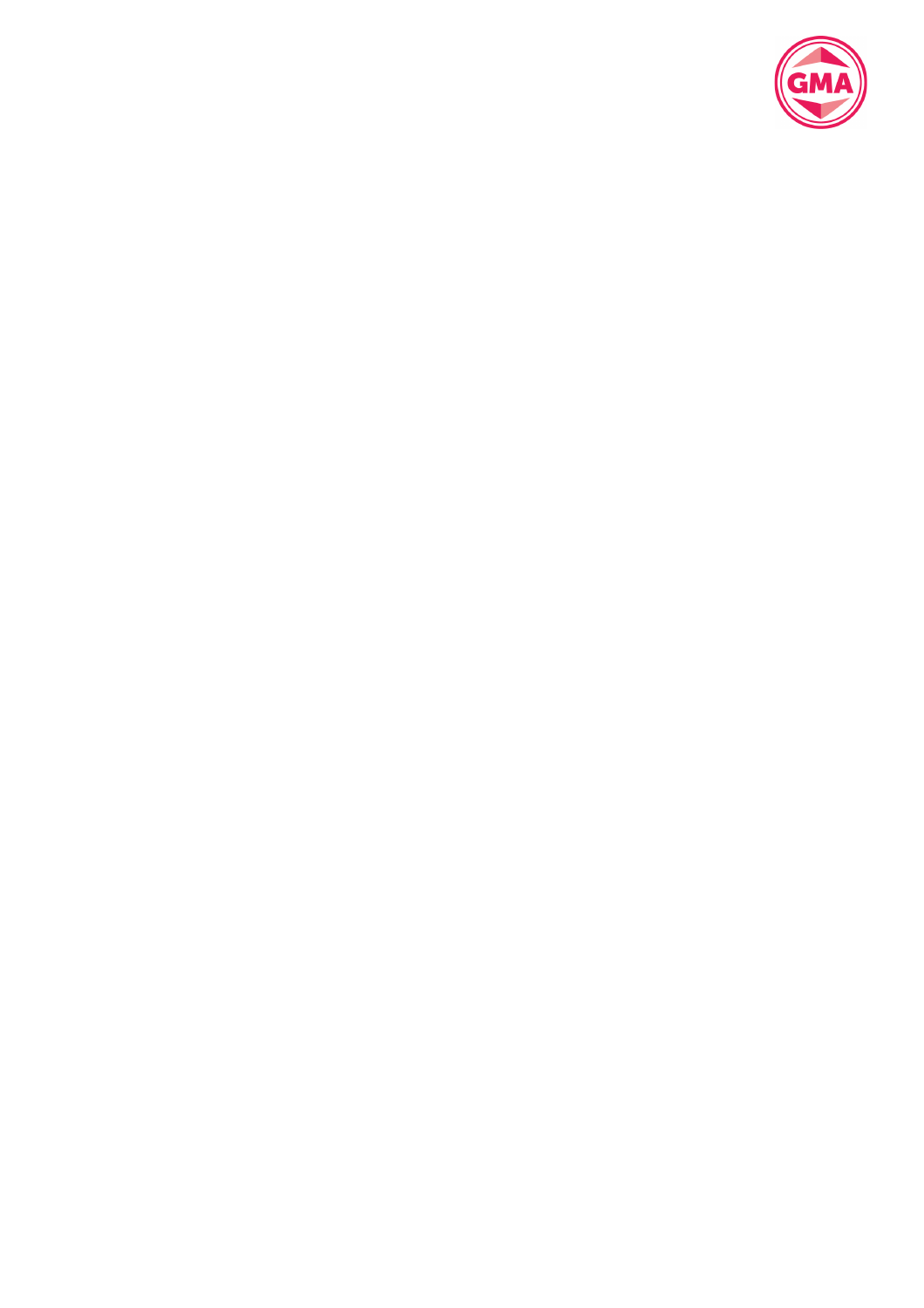

## 13.3 **Steps we take to resolve a complaint**

To resolve a complaint, we:

(a) will liaise with you to identify and define the nature and cause of the complaint;

(b) may request that you provide the details of the complaint in writing;

(c) will keep you informed of the likely time within which we will respond to your complaint; and

(d) will inform you of the legislative basis (if any) of our decision in resolving such complaint.

## 13.4 **Register of complaints**

We will keep a record of the complaint and any action taken in a Register of Complaints.

# **14. CONSENT, MODIFICATIONS AND UPDATES**

## 14.1 **Interaction of this Policy with contracts**

This Privacy Policy is a compliance document prescribed by law rather than a legal contract between two or more persons. However, certain contracts may incorporate all, or part, of this Privacy Policy into the terms of that contract. In such instances, we may incorporate the terms of this policy such that:

(a) certain sections or paragraphs in this policy are incorporated into that contract, but in such a way that they do not give rise to contractual obligations onto us, but do

create contractual obligations on the other party to the contract; and

(b) the consents provided in this policy become contractual terms provided by the other party to the contract.

### 14.2 **Acknowledgement**

By using this website, purchasing a product or service from us, where you have been provided with a copy of our Privacy Policy or had a copy of our Privacy Policy reasonably available to you, you are acknowledging and agreeing:

- (a) to provide the consents given by you in this Privacy Policy; and
- (b) that you have been informed of all of the matters in this Privacy Policy.

### 14.3 **Modifications and updates**

By using this website, you consent to the collection and use of this information by GMA Garnet Group. If we decide to change our privacy policy, we will post those changes on this